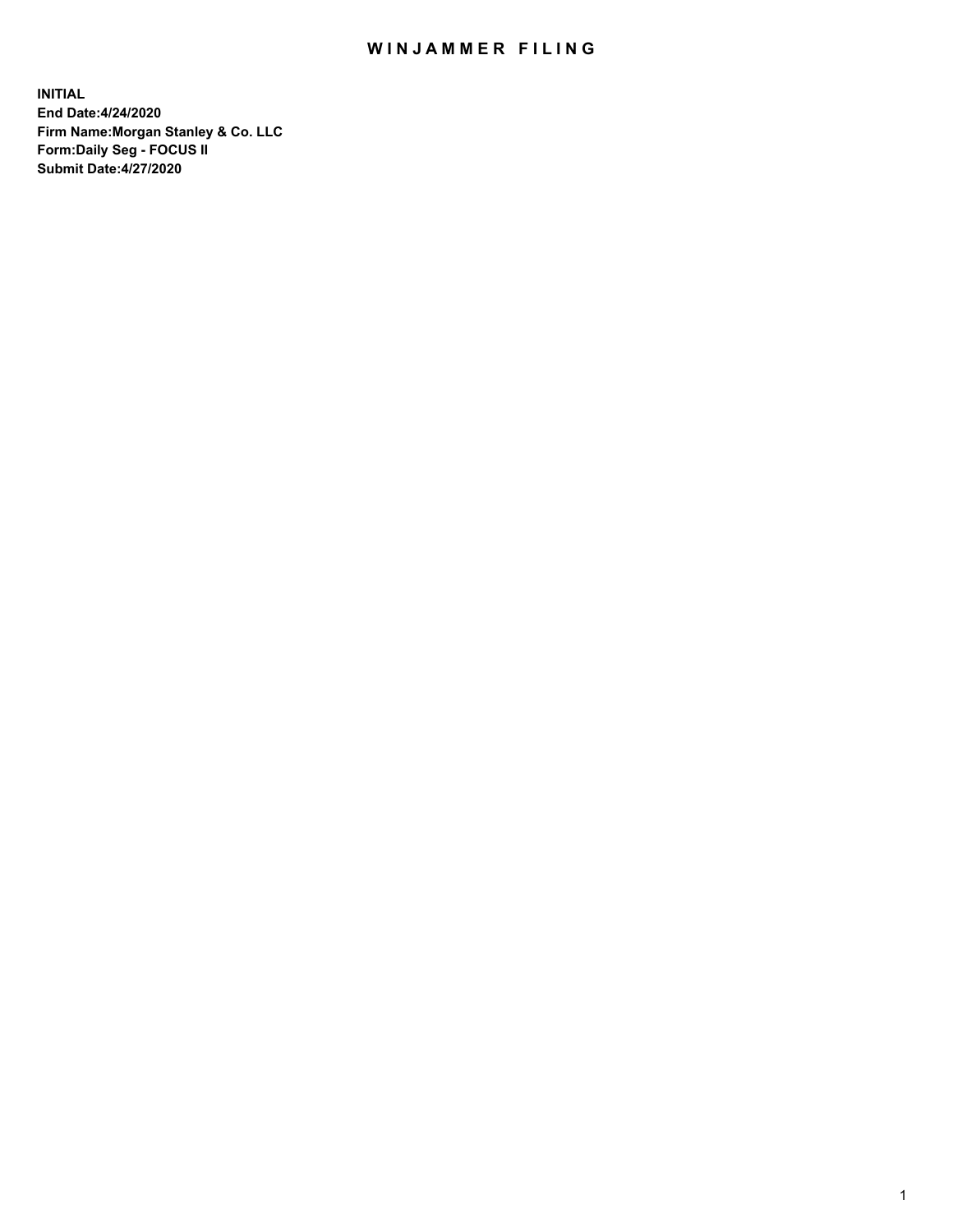**INITIAL End Date:4/24/2020 Firm Name:Morgan Stanley & Co. LLC Form:Daily Seg - FOCUS II Submit Date:4/27/2020 Daily Segregation - Cover Page**

| Name of Company                                                                                                                                                                                                                                                                                                                | Morgan Stanley & Co. LLC                        |
|--------------------------------------------------------------------------------------------------------------------------------------------------------------------------------------------------------------------------------------------------------------------------------------------------------------------------------|-------------------------------------------------|
| <b>Contact Name</b>                                                                                                                                                                                                                                                                                                            | <b>Ikram Shah</b>                               |
| <b>Contact Phone Number</b>                                                                                                                                                                                                                                                                                                    | 212-276-0963                                    |
| <b>Contact Email Address</b>                                                                                                                                                                                                                                                                                                   | Ikram.shah@morganstanley.com                    |
| FCM's Customer Segregated Funds Residual Interest Target (choose one):<br>a. Minimum dollar amount: ; or<br>b. Minimum percentage of customer segregated funds required:% ; or<br>c. Dollar amount range between: and; or<br>d. Percentage range of customer segregated funds required between:% and%.                         | 235,000,000<br><u>0</u><br><u>00</u><br>00      |
| FCM's Customer Secured Amount Funds Residual Interest Target (choose one):<br>a. Minimum dollar amount: ; or<br>b. Minimum percentage of customer secured funds required:% ; or<br>c. Dollar amount range between: and; or<br>d. Percentage range of customer secured funds required between:% and%.                           | 140,000,000<br><u>0</u><br>0 <sub>0</sub><br>00 |
| FCM's Cleared Swaps Customer Collateral Residual Interest Target (choose one):<br>a. Minimum dollar amount: ; or<br>b. Minimum percentage of cleared swaps customer collateral required:% ; or<br>c. Dollar amount range between: and; or<br>d. Percentage range of cleared swaps customer collateral required between:% and%. | 92,000,000<br><u>0</u><br>0 Q<br>0 <sub>0</sub> |

Attach supporting documents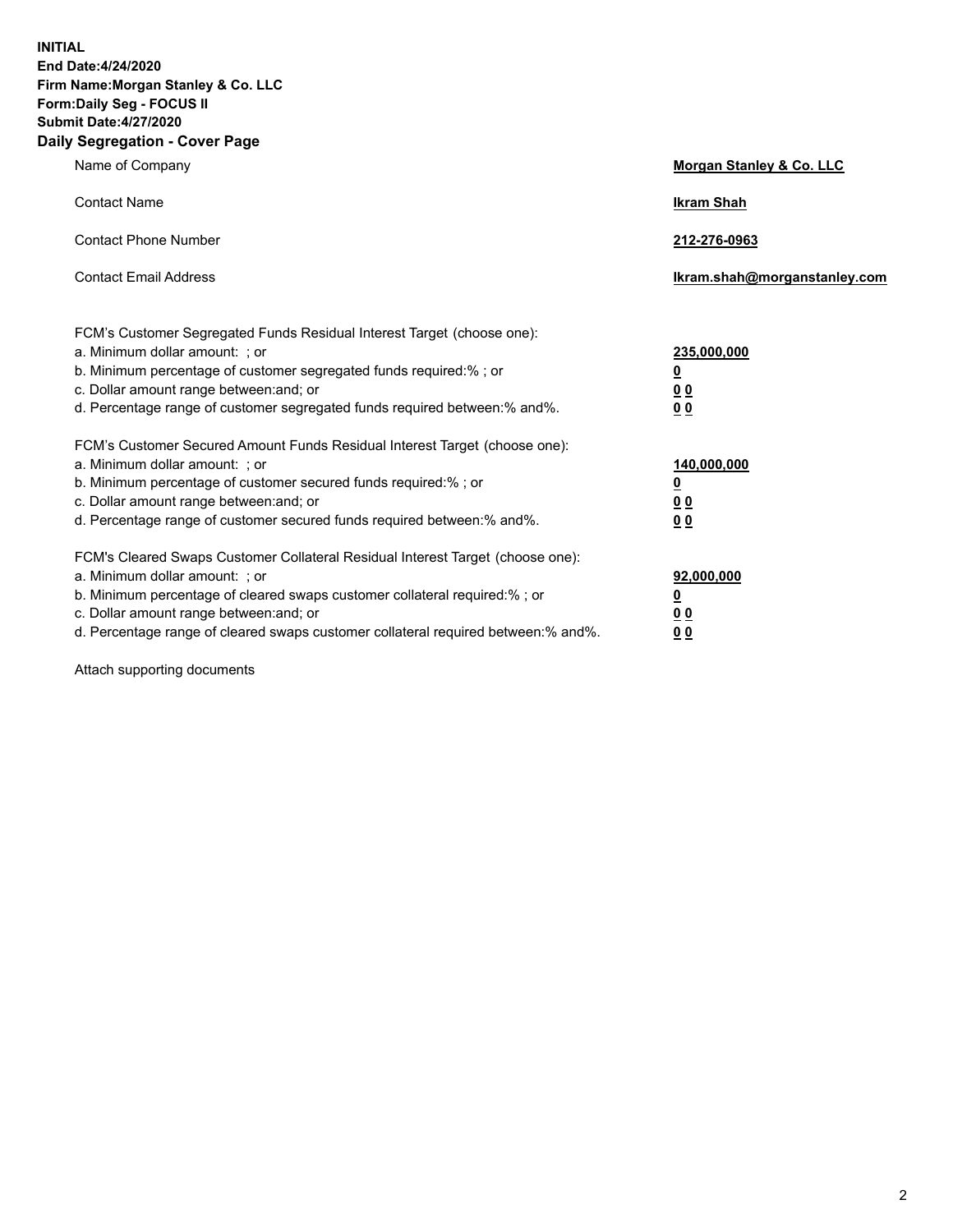| <b>INITIAL</b> | End Date:4/24/2020<br>Firm Name: Morgan Stanley & Co. LLC<br>Form: Daily Seg - FOCUS II<br><b>Submit Date:4/27/2020</b><br><b>Daily Segregation - Secured Amounts</b> |                                              |
|----------------|-----------------------------------------------------------------------------------------------------------------------------------------------------------------------|----------------------------------------------|
|                | Foreign Futures and Foreign Options Secured Amounts                                                                                                                   |                                              |
|                | Amount required to be set aside pursuant to law, rule or regulation of a foreign                                                                                      | $0$ [7305]                                   |
| 1.             | government or a rule of a self-regulatory organization authorized thereunder<br>Net ledger balance - Foreign Futures and Foreign Option Trading - All Customers       |                                              |
|                | A. Cash                                                                                                                                                               | 4,461,017,285 [7315]                         |
|                | B. Securities (at market)                                                                                                                                             | 2,843,313,408 [7317]                         |
| 2.             | Net unrealized profit (loss) in open futures contracts traded on a foreign board of trade                                                                             | -299,885,615 [7325]                          |
| 3.             | Exchange traded options                                                                                                                                               |                                              |
|                | a. Market value of open option contracts purchased on a foreign board of trade                                                                                        | 16,225,990 [7335]                            |
| 4.             | b. Market value of open contracts granted (sold) on a foreign board of trade<br>Net equity (deficit) (add lines 1.2. and 3.)                                          | $-20,665,362$ [7337]<br>7,000,005,706 [7345] |
| 5.             | Account liquidating to a deficit and account with a debit balances - gross amount                                                                                     | 188,922,407 [7351]                           |
|                | Less: amount offset by customer owned securities                                                                                                                      | -184,752,792 [7352] 4,169,615                |
|                |                                                                                                                                                                       | [7354]                                       |
| 6.             | Amount required to be set aside as the secured amount - Net Liquidating Equity                                                                                        | 7,004,175,321 [7355]                         |
| 7.             | Method (add lines 4 and 5)                                                                                                                                            |                                              |
|                | Greater of amount required to be set aside pursuant to foreign jurisdiction (above) or line<br>6.                                                                     | 7,004,175,321 [7360]                         |
|                | FUNDS DEPOSITED IN SEPARATE REGULATION 30.7 ACCOUNTS                                                                                                                  |                                              |
| 1.             | Cash in banks                                                                                                                                                         |                                              |
|                | A. Banks located in the United States                                                                                                                                 | 617,379,192 [7500]                           |
|                | B. Other banks qualified under Regulation 30.7                                                                                                                        | 214,350,771 [7520] 831,729,963               |
| 2.             | Securities                                                                                                                                                            | [7530]                                       |
|                | A. In safekeeping with banks located in the United States                                                                                                             | 800,026,286 [7540]                           |
|                | B. In safekeeping with other banks qualified under Regulation 30.7                                                                                                    | 0 [7560] 800,026,286 [7570]                  |
| 3.             | Equities with registered futures commission merchants                                                                                                                 |                                              |
|                | A. Cash                                                                                                                                                               | 11,589,420 [7580]                            |
|                | <b>B.</b> Securities                                                                                                                                                  | $0$ [7590]                                   |
|                | C. Unrealized gain (loss) on open futures contracts<br>D. Value of long option contracts                                                                              | 3,009,889 [7600]<br>$0$ [7610]               |
|                | E. Value of short option contracts                                                                                                                                    | 0 [7615] 14,599,309 [7620]                   |
| 4.             | Amounts held by clearing organizations of foreign boards of trade                                                                                                     |                                              |
|                | A. Cash                                                                                                                                                               | $0$ [7640]                                   |
|                | <b>B.</b> Securities                                                                                                                                                  | $0$ [7650]                                   |
|                | C. Amount due to (from) clearing organization - daily variation                                                                                                       | $0$ [7660]                                   |
|                | D. Value of long option contracts<br>E. Value of short option contracts                                                                                               | $0$ [7670]<br>0 [7675] 0 [7680]              |
| 5.             | Amounts held by members of foreign boards of trade                                                                                                                    |                                              |
|                | A. Cash                                                                                                                                                               | 3,913,665,636 [7700]                         |
|                | <b>B.</b> Securities                                                                                                                                                  | 2,043,287,122 [7710]                         |
|                | C. Unrealized gain (loss) on open futures contracts                                                                                                                   | -302,895,504 [7720]                          |
|                | D. Value of long option contracts                                                                                                                                     | 16,225,990 [7730]                            |
|                | E. Value of short option contracts                                                                                                                                    | -20,665,362 [7735] 5,649,617,882             |
| 6.             | Amounts with other depositories designated by a foreign board of trade                                                                                                | $[7740]$<br>$0$ [7760]                       |
| 7.             | Segregated funds on hand                                                                                                                                              | $0$ [7765]                                   |
| 8.             | Total funds in separate section 30.7 accounts                                                                                                                         | 7,295,973,440 [7770]                         |
| 9.             | Excess (deficiency) Set Aside for Secured Amount (subtract line 7 Secured Statement                                                                                   | 291,798,119 [7380]                           |
|                | Page 1 from Line 8)                                                                                                                                                   |                                              |

- 10. Management Target Amount for Excess funds in separate section 30.7 accounts **140,000,000** [7780]
- 11. Excess (deficiency) funds in separate 30.7 accounts over (under) Management Target **151,798,119** [7785]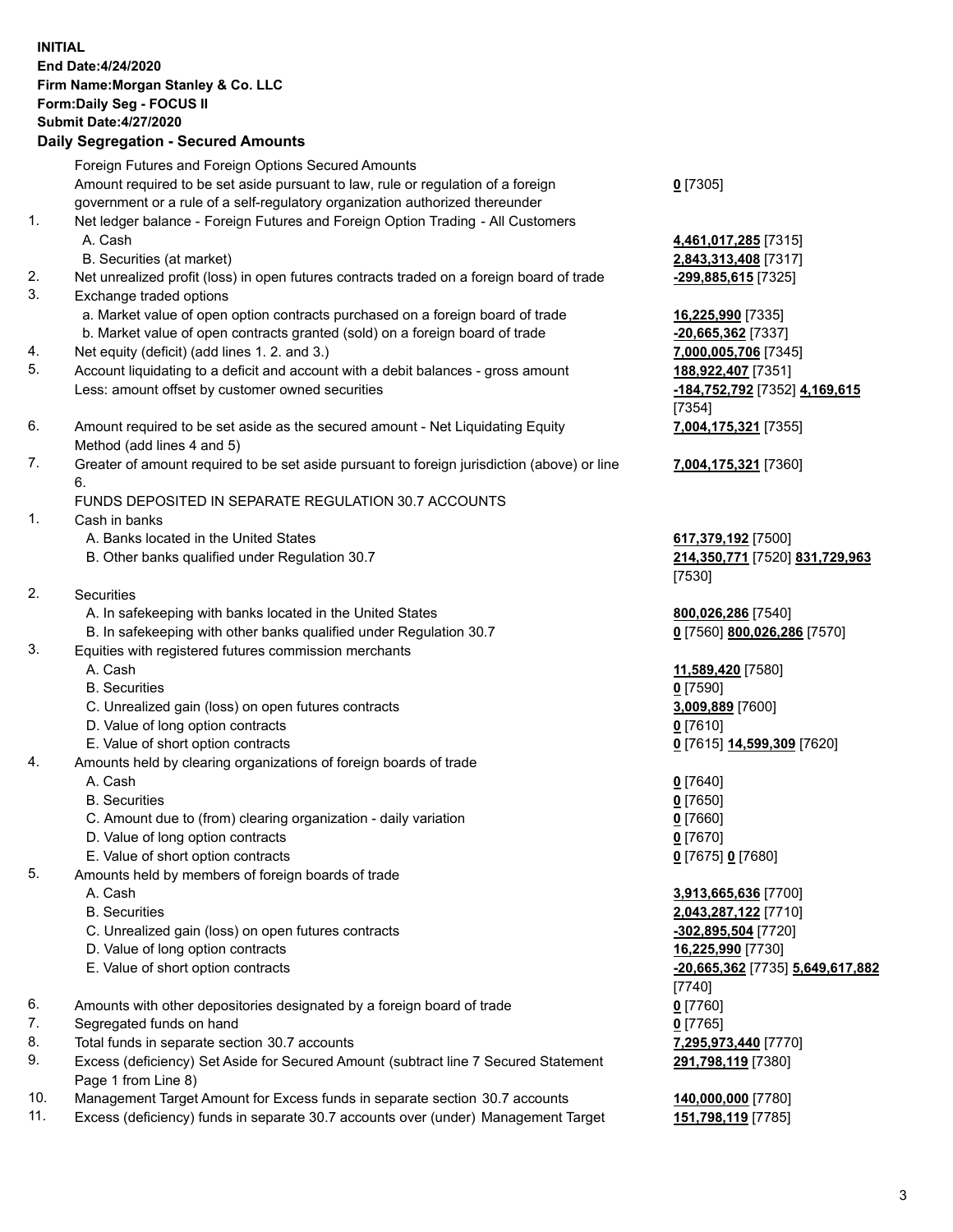**INITIAL End Date:4/24/2020 Firm Name:Morgan Stanley & Co. LLC Form:Daily Seg - FOCUS II Submit Date:4/27/2020 Daily Segregation - Segregation Statement** SEGREGATION REQUIREMENTS(Section 4d(2) of the CEAct) 1. Net ledger balance A. Cash **10,668,345,672** [7010] B. Securities (at market) **8,484,819,141** [7020] 2. Net unrealized profit (loss) in open futures contracts traded on a contract market **7,315,369,949** [7030] 3. Exchange traded options A. Add market value of open option contracts purchased on a contract market **784,563,190** [7032] B. Deduct market value of open option contracts granted (sold) on a contract market **-643,496,461** [7033] 4. Net equity (deficit) (add lines 1, 2 and 3) **26,609,601,491** [7040] 5. Accounts liquidating to a deficit and accounts with debit balances - gross amount **266,348,556** [7045] Less: amount offset by customer securities **-261,733,399** [7047] **4,615,157** [7050] 6. Amount required to be segregated (add lines 4 and 5) **26,614,216,648** [7060] FUNDS IN SEGREGATED ACCOUNTS 7. Deposited in segregated funds bank accounts A. Cash **4,726,258,136** [7070] B. Securities representing investments of customers' funds (at market) **0** [7080] C. Securities held for particular customers or option customers in lieu of cash (at market) **1,473,080,839** [7090] 8. Margins on deposit with derivatives clearing organizations of contract markets A. Cash **13,612,505,712** [7100] B. Securities representing investments of customers' funds (at market) **0** [7110] C. Securities held for particular customers or option customers in lieu of cash (at market) **7,011,738,302** [7120] 9. Net settlement from (to) derivatives clearing organizations of contract markets **320,714,715** [7130] 10. Exchange traded options A. Value of open long option contracts **784,563,190** [7132] B. Value of open short option contracts **-643,496,461** [7133] 11. Net equities with other FCMs A. Net liquidating equity **17,551,260** [7140] B. Securities representing investments of customers' funds (at market) **0** [7160] C. Securities held for particular customers or option customers in lieu of cash (at market) **0** [7170] 12. Segregated funds on hand **0** [7150] 13. Total amount in segregation (add lines 7 through 12) **27,302,915,693** [7180] 14. Excess (deficiency) funds in segregation (subtract line 6 from line 13) **688,699,045** [7190] 15. Management Target Amount for Excess funds in segregation **235,000,000** [7194]

16. Excess (deficiency) funds in segregation over (under) Management Target Amount Excess

**453,699,045** [7198]